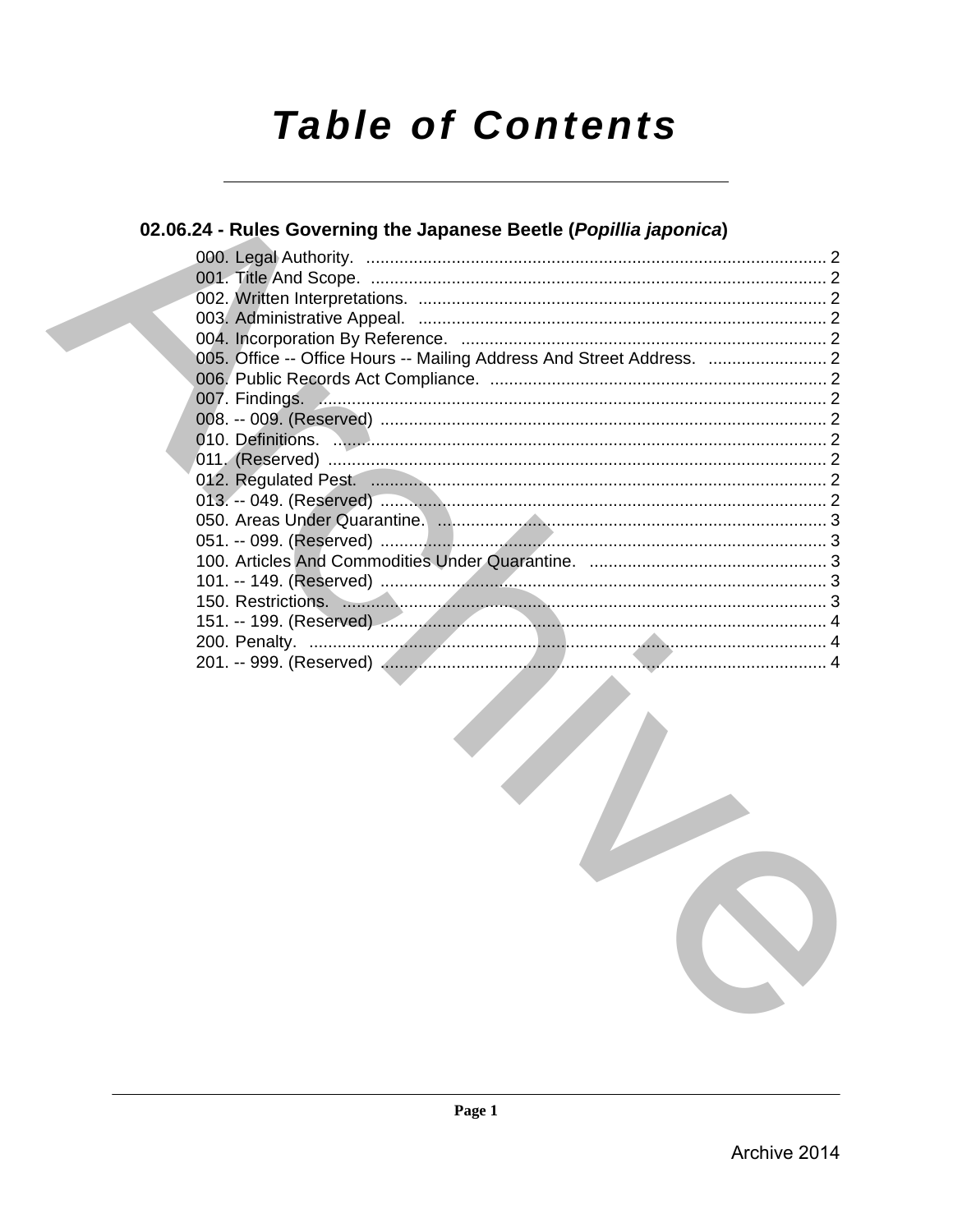#### **IDAPA 02 TITLE 06 CHAPTER 24**

### **02.06.24 - RULES GOVERNING THE JAPANESE BEETLE (***POPILLIA JAPONICA***)**

#### <span id="page-1-2"></span><span id="page-1-1"></span>**000. LEGAL AUTHORITY.**

<span id="page-1-0"></span>

| 02.06.24 - RULES GOVERNING THE JAPANESE BEETLE (POPILLIA JAPONICA)                                                                                                                                                                                                                                                                                                                                                                                               |            |
|------------------------------------------------------------------------------------------------------------------------------------------------------------------------------------------------------------------------------------------------------------------------------------------------------------------------------------------------------------------------------------------------------------------------------------------------------------------|------------|
|                                                                                                                                                                                                                                                                                                                                                                                                                                                                  |            |
| <b>LEGAL AUTHORITY.</b><br>000.<br>This chapter is adopted under the legal authority of Title 22, Chapter 20, Idaho Code.                                                                                                                                                                                                                                                                                                                                        | $(5-3-03)$ |
| 001.<br>TITLE AND SCOPE.                                                                                                                                                                                                                                                                                                                                                                                                                                         |            |
| 01.<br><b>Title.</b> The title of this chapter is IDAPA 02.06.24, "Rules Governing the Japanese Beetle ( <i>Popillia</i><br>japonica)."                                                                                                                                                                                                                                                                                                                          | $(5-3-03)$ |
| 02.<br>Scope. This chapter has the following scope: These rules set forth conditions under which certain<br>nursery stock and sod originating from Japanese beetle infested areas may be allowed to enter into Idaho.                                                                                                                                                                                                                                            | $(5-3-03)$ |
| 002.<br><b>WRITTEN INTERPRETATIONS.</b><br>There are no written interpretations of these rules.                                                                                                                                                                                                                                                                                                                                                                  | $(5-3-03)$ |
| 003.<br><b>ADMINISTRATIVE APPEAL.</b><br>Hearing and appeal rights are set forth in Title 67, Chapter 52, Idaho Code.                                                                                                                                                                                                                                                                                                                                            | $(5-3-03)$ |
| <b>INCORPORATION BY REFERENCE.</b><br>004.<br>There are no documents incorporated by reference in this chapter.                                                                                                                                                                                                                                                                                                                                                  | $(5-3-03)$ |
| 005.<br><b>OFFICE -- OFFICE HOURS -- MAILING ADDRESS AND STREET ADDRESS.</b>                                                                                                                                                                                                                                                                                                                                                                                     |            |
| 01.<br><b>Office Hours.</b> Office hours are 8 a.m. to 5 p.m. Mountain Time, Monday through Friday, except<br>holidays designated by the State of Idaho.                                                                                                                                                                                                                                                                                                         | $(5-3-03)$ |
| Mailing Address. The mailing address for the central office is Idaho State Department of<br>02.<br>Agriculture, P.O. Box 790, Boise, Idaho 83701.                                                                                                                                                                                                                                                                                                                | $(5-3-03)$ |
| 03.<br>Street Address. The central office is located at 2270 Old Penitentiary Road, Boise, Idaho 83712.                                                                                                                                                                                                                                                                                                                                                          | $(5-3-03)$ |
| PUBLIC RECORDS ACT COMPLIANCE.<br>006.                                                                                                                                                                                                                                                                                                                                                                                                                           |            |
| These rules are public records available for inspection and copying at the Department and the State Law Library.                                                                                                                                                                                                                                                                                                                                                 | $(5-3-03)$ |
| 007.<br><b>FINDINGS.</b><br>The adoption of this rule serves to prevent the introduction in the insect known as the Japanese beetle. This beetle is<br>known to not be established in the state. This insect is known to have in excess of four hundred (400) host plants<br>including sod and turf. The establishment of this pest within the state will be a detriment to the production,<br>marketability, and export of numerous ornamental and field crops. | $(5-3-03)$ |
| $008. - 009.$<br>(RESERVED)                                                                                                                                                                                                                                                                                                                                                                                                                                      |            |
| 010.<br>DEFINITIONS.<br>The Department adopts the definitions set forth in Section 22-2005, Idaho Code.                                                                                                                                                                                                                                                                                                                                                          | $(5-3-03)$ |
| 011.<br>(RESERVED)                                                                                                                                                                                                                                                                                                                                                                                                                                               |            |
| 012.<br><b>REGULATED PEST.</b><br>Japanese beetle (Popillia japonica).                                                                                                                                                                                                                                                                                                                                                                                           | $(5-3-03)$ |

<span id="page-1-4"></span><span id="page-1-3"></span>

| Hearing and appeal rights are set forth in Title 67, Chapter 52, Idaho Code. |  |  | $(5-3-03)$ |
|------------------------------------------------------------------------------|--|--|------------|
|                                                                              |  |  |            |

### <span id="page-1-5"></span>**004. INCORPORATION BY REFERENCE.**

| There are no documents incorporated by reference in this chapter. |  |  |  | $(5-3-03)$ |  |
|-------------------------------------------------------------------|--|--|--|------------|--|
|-------------------------------------------------------------------|--|--|--|------------|--|

#### <span id="page-1-6"></span>**005. OFFICE -- OFFICE HOURS -- MAILING ADDRESS AND STREET ADDRESS.**

#### <span id="page-1-7"></span>**006. PUBLIC RECORDS ACT COMPLIANCE.**

#### <span id="page-1-8"></span>**007. FINDINGS.**

### <span id="page-1-9"></span>**008. -- 009. (RESERVED)**

#### <span id="page-1-10"></span>**010. DEFINITIONS.**

### <span id="page-1-11"></span>**011. (RESERVED)**

#### <span id="page-1-14"></span><span id="page-1-12"></span>**012. REGULATED PEST.**

Japanese beetle (*Popillia japonica*). (5-3-03)

#### <span id="page-1-13"></span>**013. -- 049. (RESERVED)**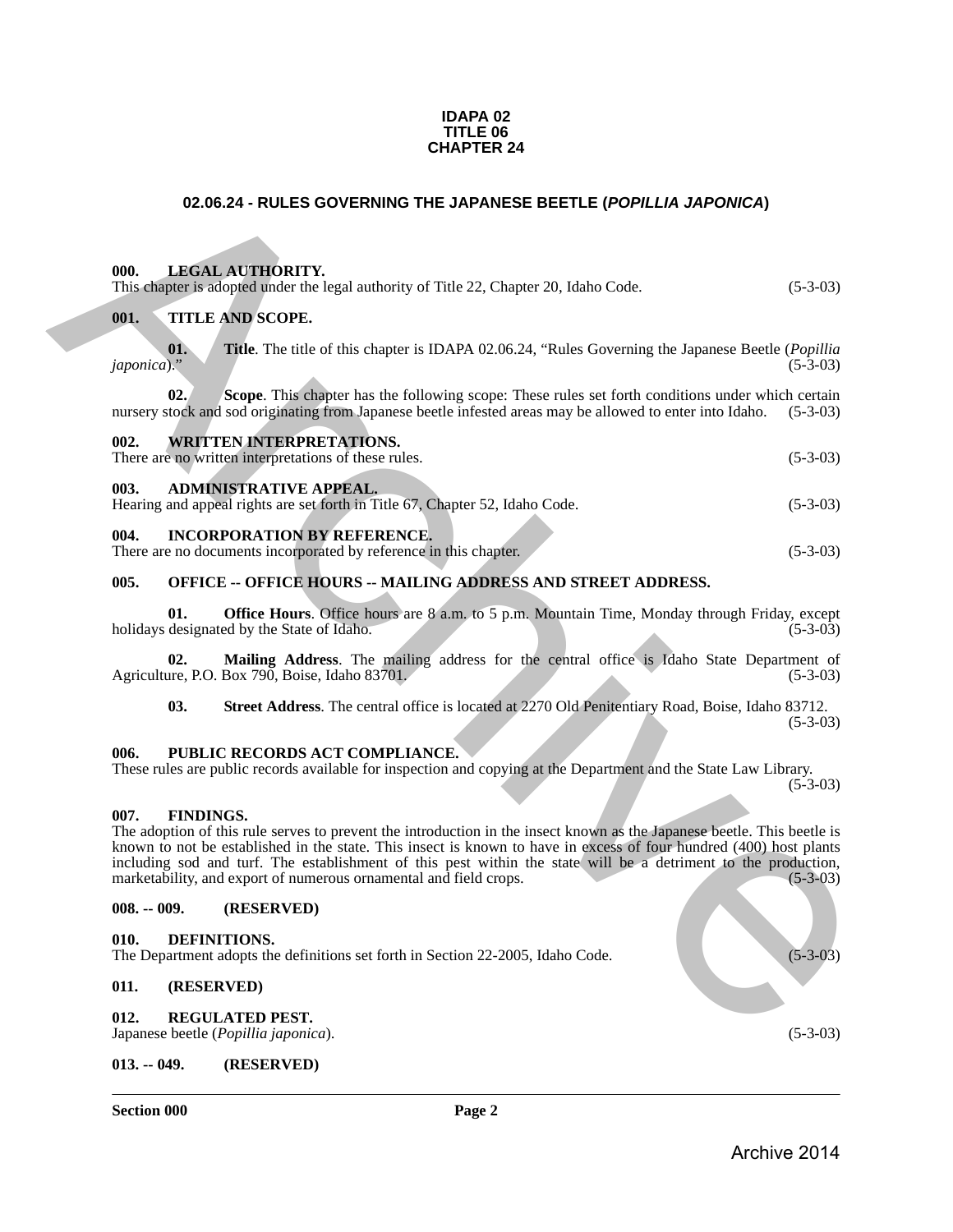#### <span id="page-2-0"></span>**050. AREAS UNDER QUARANTINE.**

**01. States**. The entire states of Alabama, Connecticut, Delaware, Georgia, Illinois, Indiana, Kentucky, Maine, Maryland, Massachusetts, Michigan, Minnesota, Missouri, New Hampshire, New Jersey, New York, North Carolina, Ohio, Pennsylvania, Rhode Island, South Carolina, Tennessee, Vermont, Virginia, West Virginia, and the District of Columbia.

<span id="page-2-7"></span><span id="page-2-5"></span>

| $-02.$ | <b>Canada.</b> In Canada:                                   | $(7-1-93)$ |
|--------|-------------------------------------------------------------|------------|
| a.     | In the Province of Ontario: Lincoln. Welland and Wentworth. | $(7-1-93)$ |

- <span id="page-2-6"></span>**b.** In the Province of Quebec: Missiquoi and St. Jean. (7-1-93)
- **03.** Other Areas. Any areas not mentioned above and subsequently found to be infested. (7-1-93)

### <span id="page-2-1"></span>**051. -- 099. (RESERVED)**

### <span id="page-2-2"></span>**100. ARTICLES AND COMMODITIES UNDER QUARANTINE.**

**01. Possible Hosts and Carriers**. The following are hereby declared to be hosts and possible carriers panese beetle: (7-1-93) of the Japanese beetle:

<span id="page-2-9"></span>

| Soil, humus, compost, and manure (except when commercially packaged); | $(7-1-93)$ |
|-----------------------------------------------------------------------|------------|
|                                                                       |            |

- **b.** All plants with roots (except bareroot plants free from soil); (7-1-93)
- **c.** Grass sod; (7-1-93)
- **d.** Plant crowns or roots for propagation (except when free from soil); (7-1-93)
- <span id="page-2-10"></span>**e.** Bulbs, corms, tubers, and rhizomes of ornamental plants (except when free from soil); (7-1-93)

**f.** Any other plant, plant part, article, or means of conveyance when it is determined by the Director of the Idaho Department of Agriculture or authorized agent to present a hazard of spreading live Japanese beetle due to infestation or exposure to infestation by Japanese beetle.

**02. Soil**. For the purposes of this quarantine, soil is defined as all growing media in which the plants are actually rooted. Packing material other than soil, added to bareroot plants after harvesting would not normally pose a<br>pest risk. Packing material would be covered under (Subsection 100.01.f.), at the inspector's discretio pest risk. Packing material would be covered under (Subsection  $100.01.f$ .), at the inspector's discretion.

<span id="page-2-8"></span>**03. Free from Soil**. For the purposes of this quarantine, free from soil is defined as soil in amounts that could not contain concealed Japanese beetle larvae or pupae. (7-1-93)

### <span id="page-2-3"></span>**101. -- 149. (RESERVED)**

### <span id="page-2-4"></span>**150. RESTRICTIONS.**

<span id="page-2-11"></span>All articles and commodities under quarantine are prohibited entry into Idaho from an area under quarantine with the following exceptions: (7-1-93) following exceptions:

**01. Certificate of Treatment**. All of the articles and commodities covered are approved for entry into Idaho when accompanied by a certificate issued by an authorized state agricultural official at origin stating that the article or shipment was treated for Japanese beetle or grown in accordance with methods and procedures approved and prescribed by the Director of the Idaho Department of Agriculture. A Certificate of Treatment shall include the date of treatment. Shipment of the articles or commodities shall not take place sooner than ten (10) days after the date of treatment. but no later than thirty (30) days after treatment. of treatment, but no later than thirty  $(30)$  days after treatment. **654. AREAS UNDER QUARANTINE.**<br> **SEE The control structure of Alabama, Connecticut Polarizes, Georgia, Bluestic, Keiza, Keiza, Neuron, Alabama, Connecticutes, New Yorkins, New Yorkins, New Yorkins, New Yorkins, New York**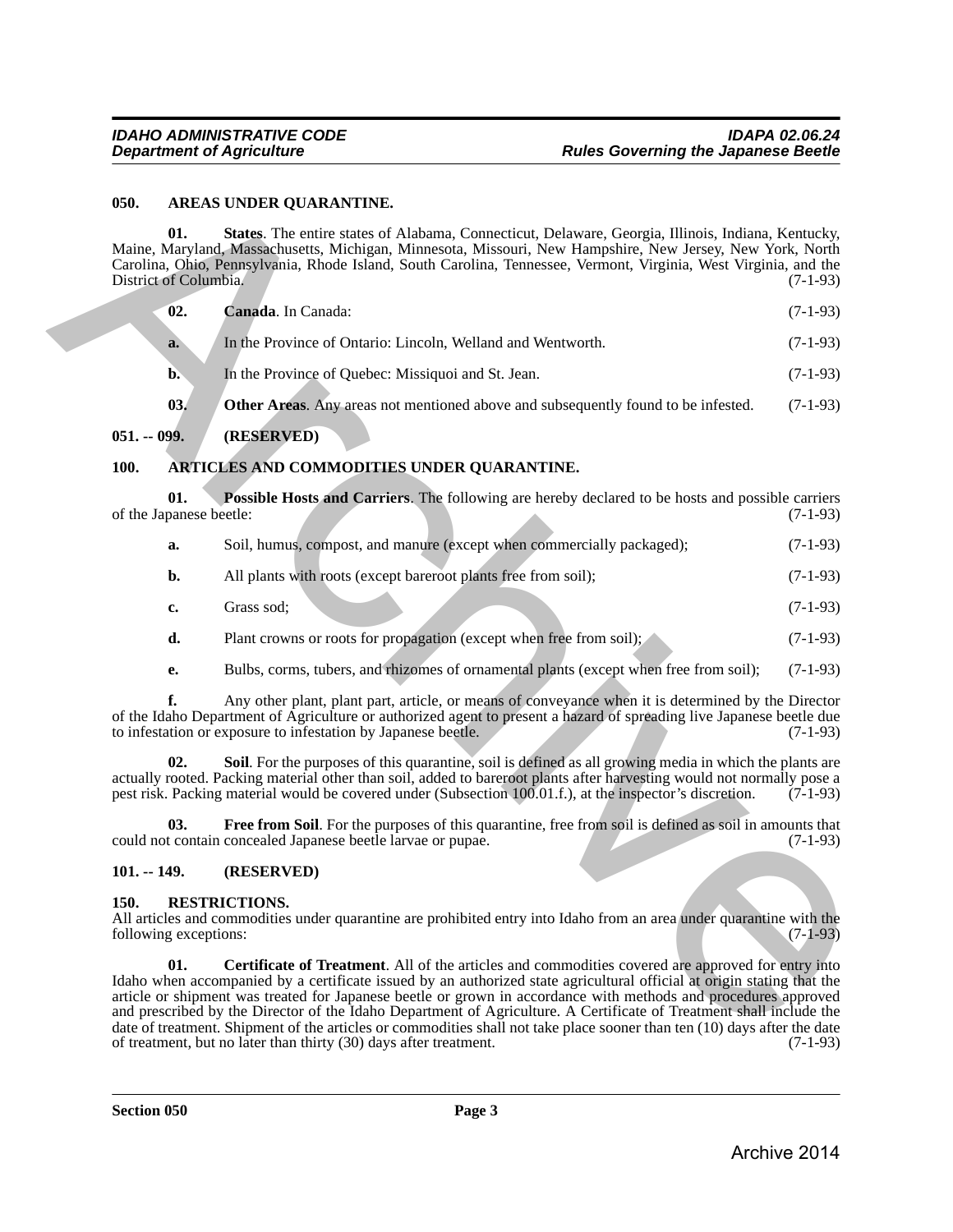# *IDAHO ADMINISTRATIVE CODE IDAPA 02.06.24*

*Rules Governing the Japanese Beetle* 

<span id="page-3-5"></span>**02. Certificate of Origin**. Commercial plant shipments with soil may be shipped from an area under quarantine into Idaho provided such shipments are accompanied by a certificate issued by an authorized state agricultural official at origin. Such certificates shall be issued only if the shipment confirms fully with either Subsections 150.02.a., 150.02.b., or 150.02.c. of these rules: (7-1-93)

**a.** The greenhouse in which the plants were produced was tightly constructed so that adult Japanese beetles would not gain entry, the plants and greenhouses were inspected and found to be free from all stages of Japanese beetle, and the plants and soil were protected from subsequent infestation while being stored, packed and shipped; or  $(7-1-93)$ 

**b.** The plants were not produced in the regulated area, were transported into the regulated area in a closed conveyance or closed containers and at all times thereafter were protected from becoming infested with Japanese beetle: or (7-1-93) Japanese beetle; or

**c.** States or portions of states listed in the area under quarantine may have counties that are not infested with Japanese beetle. Shipments of articles and commodities covered will be accepted from these noninfested counties if annual surveys are made in such counties and the results of such surveys are negative for Japanese beetle. A list of counties so approved will be maintained by the Director of the Idaho Department of Agriculture. Agricultural officials of other states may recommend a noninfested county be placed on the approved county list by writing for such approval and stating how the surveys were made giving the following information: quandre the Liestington (Fortunal plane is the subspace with our may be simpled then a securities of the control of the subspace of the Sobection 1900. As the subspace of the subspace of the subspace of the subspace of t

(7-1-93)

|      | Area surveyed.              | $(7-1-93)$ |
|------|-----------------------------|------------|
| ii.  | How survey was carried out. | $(7-1-93)$ |
| iii. | Personnel involved.         | $(7-1-93)$ |

<span id="page-3-6"></span>iv. If county was previously infested, give date of last infestation. (7-1-93)

v. The recommendation for approval of such counties will be evaluated by the Bureau of Feeds and vices, Division of Plant Industries, Idaho Department of Agriculture. (7-1-93) Plant Services, Division of Plant Industries, Idaho Department of Agriculture.

**03. Denial of Approval**. If heavy infestations occur in neighboring counties, approval may be denied. To be maintained on the approved list, each county shall be reapproved every twelve (12) months. Shipments of articles and commodities under quarantine from noninfested counties will only be allowed entry into Idaho if the noninfested county has been placed on the approved list prior to the arrival of the shipment to Idaho. (7-1-93)

<span id="page-3-7"></span>**04. Privately Owned House Plants**. Up to twenty-five (25) privately owned house plants grown indoors may be inspected and approved for entry by the Director of the Idaho Department of Agriculture or his authorized agent if found free from Japanese beetle.

### <span id="page-3-0"></span>**151. -- 199. (RESERVED)**

### <span id="page-3-1"></span>**200. PENALTY.**

<span id="page-3-3"></span>**01. Penalty**. Any person violating the provisions of these rules shall be subject to the penalty provisions of Title 22, Chapter 20, Idaho Code. (5-3-03)

<span id="page-3-4"></span>**02. Shipments**. Any or all shipments or lots of quarantined articles or commodities listed in Section 100 above arriving in Idaho in violation of this quarantine shall immediately be sent out of the state, destroyed, or treated by a method and in a manner as directed by the Director. Treatment shall be performed at the expense of the owner, or owners, or their duly authorized agent. (5-3-03)

### <span id="page-3-2"></span>**201. -- 999. (RESERVED)**